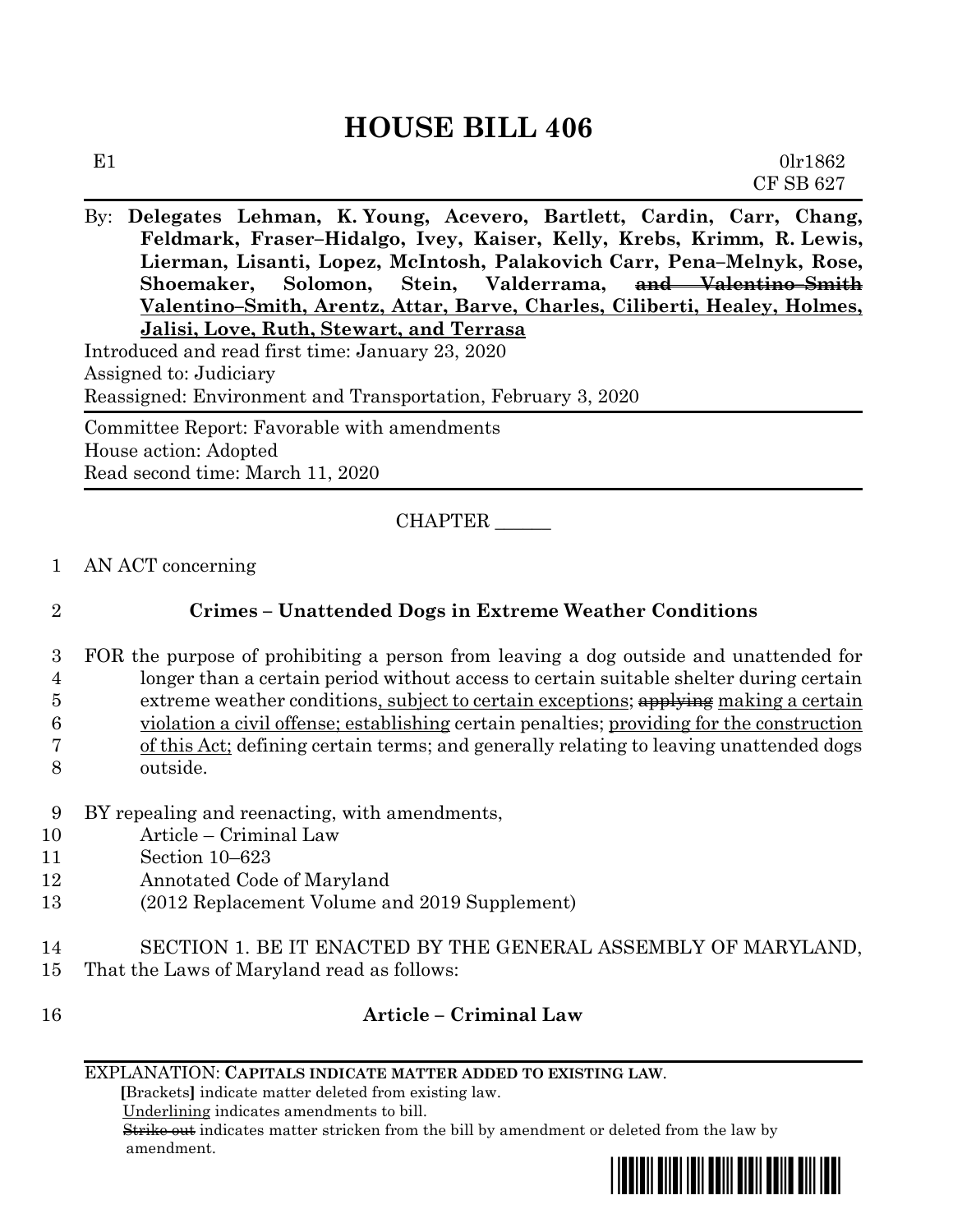|                          | $\overline{2}$                                                                                                                                                    | <b>HOUSE BILL 406</b>                                                                                                                                                                         |  |  |  |
|--------------------------|-------------------------------------------------------------------------------------------------------------------------------------------------------------------|-----------------------------------------------------------------------------------------------------------------------------------------------------------------------------------------------|--|--|--|
| $\mathbf{1}$             | $10 - 623.$                                                                                                                                                       |                                                                                                                                                                                               |  |  |  |
| $\overline{2}$           | (a)<br>(1)                                                                                                                                                        | In this section the following words have the meanings indicated.                                                                                                                              |  |  |  |
| $\boldsymbol{3}$<br>4    | (2)                                                                                                                                                               | "Collar" means a device constructed of nylon, leather, or similar<br>material specifically designed to be used around the neck of a dog.                                                      |  |  |  |
| $\overline{5}$<br>6<br>7 | (3)                                                                                                                                                               | "EXTREME WEATHER CONDITIONS" MEANS TEMPERATURES<br>BELOW 32 DEGREES FAHRENHEIT OR ABOVE 90 DEGREES FAHRENHEIT, OR DURING<br>AN ACTIVE WEATHER WARNING ISSUED BY THE NATIONAL WEATHER SERVICE. |  |  |  |
| 8<br>9                   |                                                                                                                                                                   | $\left[\binom{3}{3}\right]$ (4) "Restraint" means a chain, rope, tether, leash, cable, or other<br>device that attaches a dog to a stationary object or trolley system.                       |  |  |  |
| 10<br>11<br>12           | "SPORTING" MEANS ANY ATHLETIC<br>(5)<br>COMPETITION, SKILL<br>COMPETITION, OBEDIENCE COMPETITION, OR OTHER COMPETITION INTENDED FOR<br>THE PARTICIPATION OF DOGS. |                                                                                                                                                                                               |  |  |  |
| 13                       | $\left( 6 \right)$ $\left( 6 \right)$                                                                                                                             | "SUITABLE SHELTER" MEANS A STRUCTURE THAT:<br>(I)                                                                                                                                             |  |  |  |
| 14                       |                                                                                                                                                                   | 1.<br>IS PROPERLY VENTILATED;                                                                                                                                                                 |  |  |  |
| 15<br>16                 |                                                                                                                                                                   | 2.<br>HAS A SOLID FLOOR THAT IS RAISED OFF THE GROUND                                                                                                                                         |  |  |  |
| 17                       |                                                                                                                                                                   | 3.<br>HAS A WEATHERPROOF ROOF;                                                                                                                                                                |  |  |  |
| 18<br>19                 | DOORWAY;                                                                                                                                                          | HAS FOUR WALLS, ONE OF WHICH CONTAINS A<br>4.                                                                                                                                                 |  |  |  |
| 20<br>21                 |                                                                                                                                                                   | 5.<br>HAS INSULATION OR HEATING SUFFICIENT TO ALLOW<br>A DOG TO MAINTAIN ITS NORMAL BODY TEMPERATURE; AND                                                                                     |  |  |  |
| 22<br>23                 | SIZE, AND TYPE OF DOG.                                                                                                                                            | 6.<br>IS SUITABLE FOR THE SPECIES, AGE, CONDITION,                                                                                                                                            |  |  |  |
| 24                       | (II)                                                                                                                                                              | "SUITABLE SHELTER" DOES NOT INCLUDE:                                                                                                                                                          |  |  |  |
| 25<br>26                 | OF A BUILDING;                                                                                                                                                    | 1.<br>A CRAWL SPACE THAT IS UNDER A BUILDING OR PART                                                                                                                                          |  |  |  |
| 27                       |                                                                                                                                                                   | 2.<br>THE SPACE UNDER A VEHICLE;                                                                                                                                                              |  |  |  |
| 28                       |                                                                                                                                                                   | 3.<br>A FLOOR CONSISTING OF WIRE OR CHAIN LINK; OR                                                                                                                                            |  |  |  |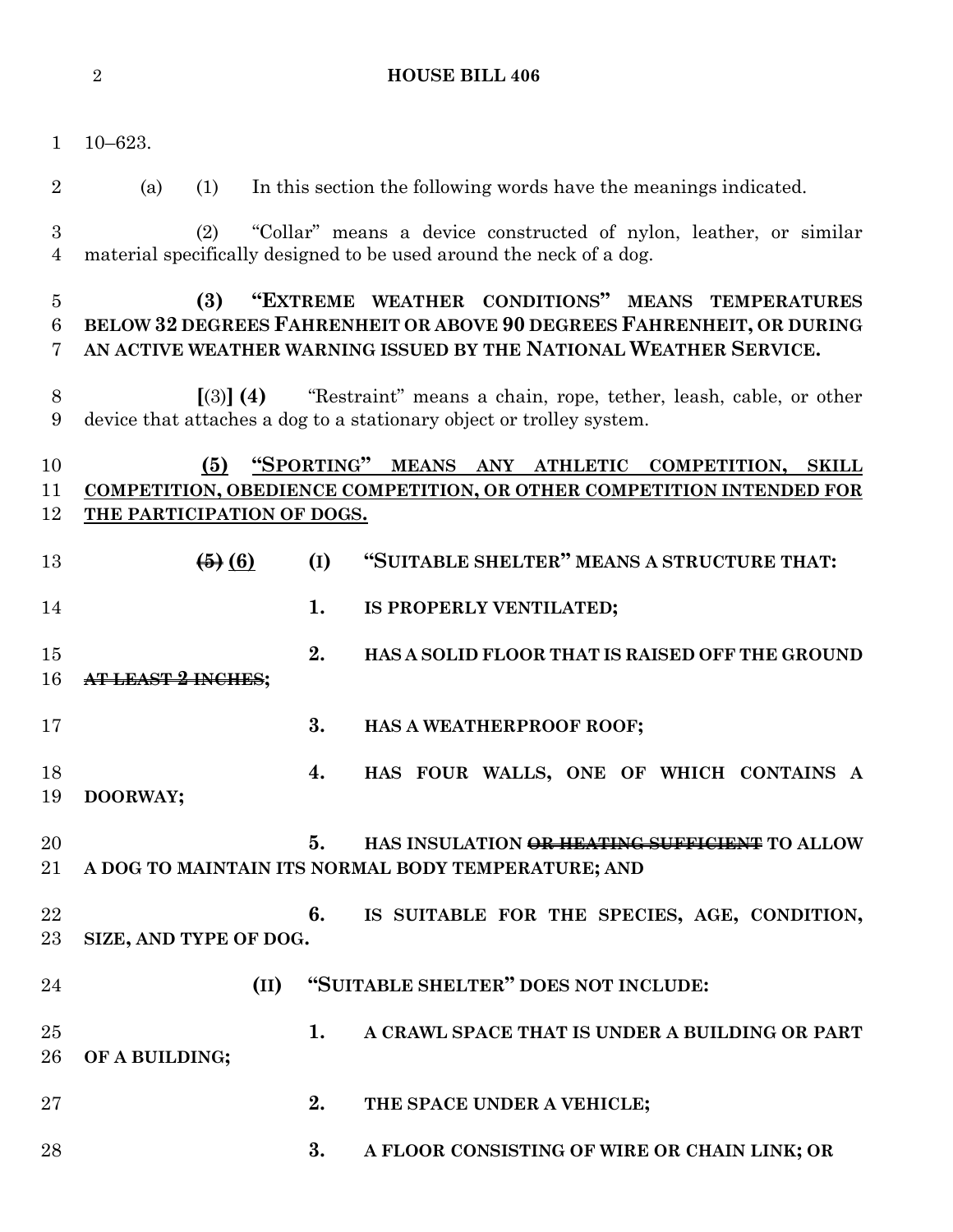### **HOUSE BILL 406** 3

| 1<br>$\overline{2}$ |                                                                                                               |                  | 4.<br>A STRUCTURE MADE FROM CARDBOARD OR OTHER<br>MATERIALS THAT ARE EASILY DEGRADED BY THE ELEMENTS. |  |  |
|---------------------|---------------------------------------------------------------------------------------------------------------|------------------|-------------------------------------------------------------------------------------------------------|--|--|
| 3                   | (b)                                                                                                           |                  | A person may not leave a dog outside and unattended by use of a restraint:                            |  |  |
| 4                   |                                                                                                               | (1)              | that unreasonably limits the movement of the dog;                                                     |  |  |
| 5                   |                                                                                                               | (2)              | that uses a collar that:                                                                              |  |  |
| 6                   |                                                                                                               |                  | (i)<br>is made primarily of metal; or                                                                 |  |  |
| 7<br>8              | 1 inch;                                                                                                       |                  | (ii)<br>is not at least as large as the circumference of the dog's neck plus                          |  |  |
| 9<br>10             | that restricts the access of the dog to suitable and sufficient clean water<br>(3)<br>or appropriate shelter; |                  |                                                                                                       |  |  |
| 11                  |                                                                                                               | (4)              | in unsafe or unsanitary conditions; or                                                                |  |  |
| 12                  |                                                                                                               | (5)              | that causes injury to the dog.                                                                        |  |  |
|                     |                                                                                                               |                  |                                                                                                       |  |  |
|                     |                                                                                                               |                  |                                                                                                       |  |  |
| 13                  | (C)                                                                                                           |                  | A EXCEPT AS PROVIDED IN SUBSECTION (D) OF THIS SECTION, A                                             |  |  |
| 14                  |                                                                                                               |                  | PERSON MAY NOT LEAVE A DOG OUTSIDE AND UNATTENDED FOR LONGER THAN 30                                  |  |  |
| 15<br>16            | <b>WEATHER CONDITIONS.</b>                                                                                    |                  | MINUTES WITHOUT ACCESS TO CONTINUOUS SUITABLE SHELTER DURING EXTREME                                  |  |  |
| 17                  | (D)                                                                                                           |                  | THE PROHIBITION IN SUBSECTION (C) OF THIS SECTION DOES NOT                                            |  |  |
| 18                  |                                                                                                               |                  | APPLY IF THE DOG IS LAWFULLY AND ACTIVELY ENGAGED IN:                                                 |  |  |
| 19                  |                                                                                                               | (1)              | HUNTING;                                                                                              |  |  |
| 20                  |                                                                                                               | (2)              | LIVESTOCK HERDING;                                                                                    |  |  |
| 21                  |                                                                                                               | $\Omega$         | <b>SLEDDING;</b>                                                                                      |  |  |
| 22                  |                                                                                                               | <u>(4)</u>       | <b>SPORTING; OR</b>                                                                                   |  |  |
| 23                  |                                                                                                               | $\overline{(5)}$ | TRAINING.                                                                                             |  |  |

fine not exceeding \$1,000 or both.

# **(2) A VIOLATION OF SUBSECTION (C) OF THIS SECTION IS A CIVIL OFFENSE PUNISHABLE BY:**